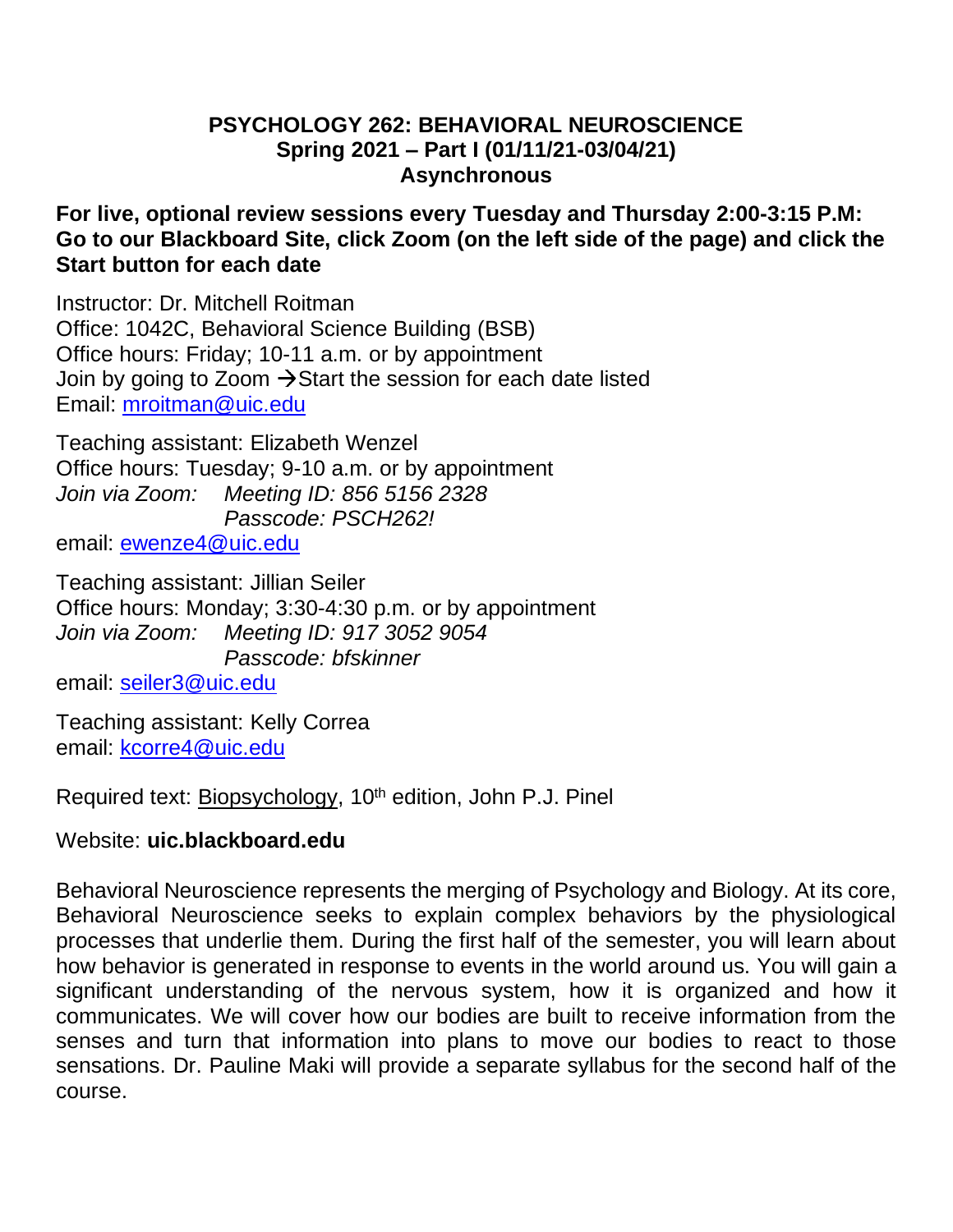| <b>Tentative Class Schedule</b> |       |                                                                        |                             |
|---------------------------------|-------|------------------------------------------------------------------------|-----------------------------|
| Week                            | Date  | <b>Topic</b>                                                           | Readings                    |
| 1                               | 01/12 | Introduction                                                           | Chapt. 1                    |
|                                 |       | PART I: FOUNDATIONS OF BEHAVIORAL NEUROSCIENCE                         |                             |
|                                 | 01/14 | Nervous system overview                                                | Chapt. 3                    |
| 2                               | 01/19 | Functional anatomy of the nervous system                               | Chapt. 3                    |
|                                 | 01/21 | Neuronal membrane and potential                                        | Chapt. 4; pages 77-81       |
| 3                               | 01/26 | Action potential                                                       | Chapt. 4; pages 81-88       |
|                                 | 01/28 | Neural transduction/Chemical signaling                                 | Chapt. 4; pages 88-91       |
| 4                               | 02/02 | Chemical signaling                                                     | Chapt. 4; pages 91-94       |
|                                 | 02/04 | Chemical signaling                                                     | Chapt. 4; pages 94-101      |
| 5                               | 02/09 | Exam I                                                                 |                             |
|                                 |       | PART II: SENSING AND DOING - INTERACTING WITH THE EXTERNAL ENVIRONMENT |                             |
|                                 | 02/11 | Sensory systems: somatosensory                                         | Chapt. 7; pages 176-<br>182 |
| 6                               | 02/16 | Somatosensory                                                          | Chapt. 8; pages 195-<br>203 |
|                                 | 02/18 | Motor systems                                                          | Chapt. 8; pages 203-<br>215 |
| 7                               | 02/23 | Sensory systems: vision                                                | Chapt. 6; pages 134-<br>144 |
|                                 | 02/25 | Sensory systems: vision                                                | Chapt. 6; pages 144-<br>152 |
| 8                               | 03/02 | Sensory systems: audition/balance                                      | Chapt. 7; pages 169-<br>176 |
|                                 | 03/04 | Exam II                                                                |                             |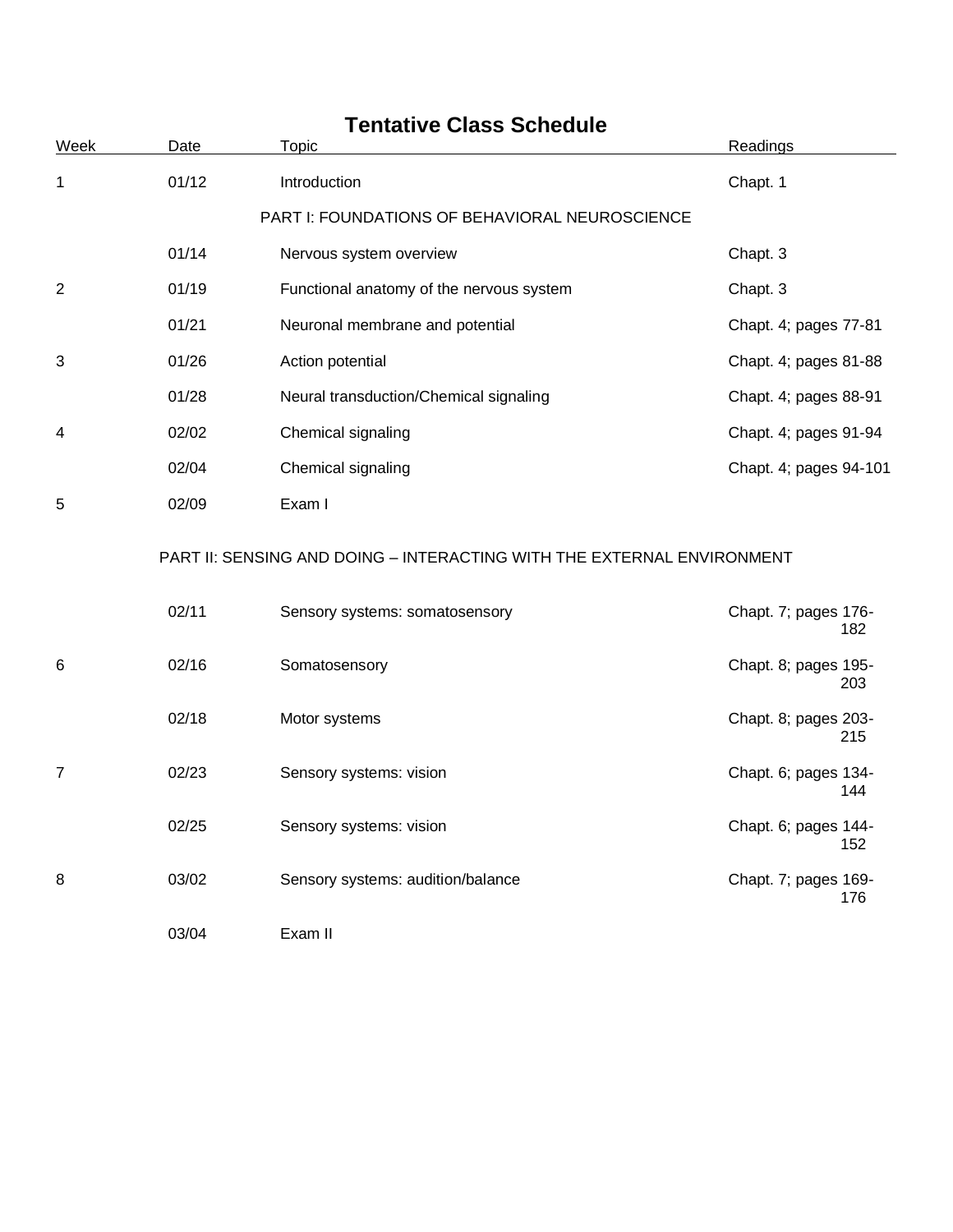## **Evaluations**

Weekly quiz: 5 points each  $X$  8 weeks = 40 points Essay exams: 25 points each  $X$  2 = 50 points Pop culture or pop press/on-line check-ins: 10 points  $X$  2 = 20 points

**Quizzes**: 5 multiple choice questions; must be completed by 5pm on Friday of each week of the semester. Quiz becomes available at 3:15pm each Thursday and you will have 15 minutes to complete it once you begin.

**Essay exams**: 3-4 prompts where you'll be asked to synthesize material across the "Part" of the course (see syllabus above for Parts). Exams become available 24hr before the date listed in the above syllabus and are due by 5pm the day after. Thus, you will have 51 hours to complete the exam and make use of all that time (although some of that time should be used for sleeping and eating!). Essays must be uploaded via SafeAssign (link will be provided). Submissions should be double-spaced 11pt font. Due dates are not flexible…there will be **no make-up exams** except for the most serious of documented circumstances.

**Check-ins**: Behavioral neuroscience is all around you! Find an example of behavioral neuroscience within pop culture (e.g. movie or show clip; song) or the popular press (e.g. New York Times, Washington Post, CNN, etc.) that captures some small aspect of topics discussed in class. Write 3-4 sentences about the example and how it relates to a specific aspect of course material. You should identify a lecture and slide that relates to your Check-in and note it in your submission. Submit your Check-in as a word document attached to an email to Dr. Roitman [\(mroitman@uic.edu\)](mailto:mroitman@uic.edu) and TA Kelly Correa [\(kcorre4@uic.edu\)](mailto:kcorre4@uic.edu).

## **There will be no opportunities for extra credit**.

**ALL** quizzes, exams, check-ins and papers will be used to calculate your final grade.

Scores for late assignments will be reduced by 10% for each day the assignment is late. Importantly, the moment the deadline has passed constitutes the first 'day' that the assignment is considered late – with each 24hr period after constituting the next day.

**It is my hope that each student learns the material and succeeds. Cheating will not be tolerated**. **Evidence of cheating on any quiz, exam or assignment will result in its disqualification and an entry of 0 points. The incident will also be reported to UIC's Dean of Students Office.**